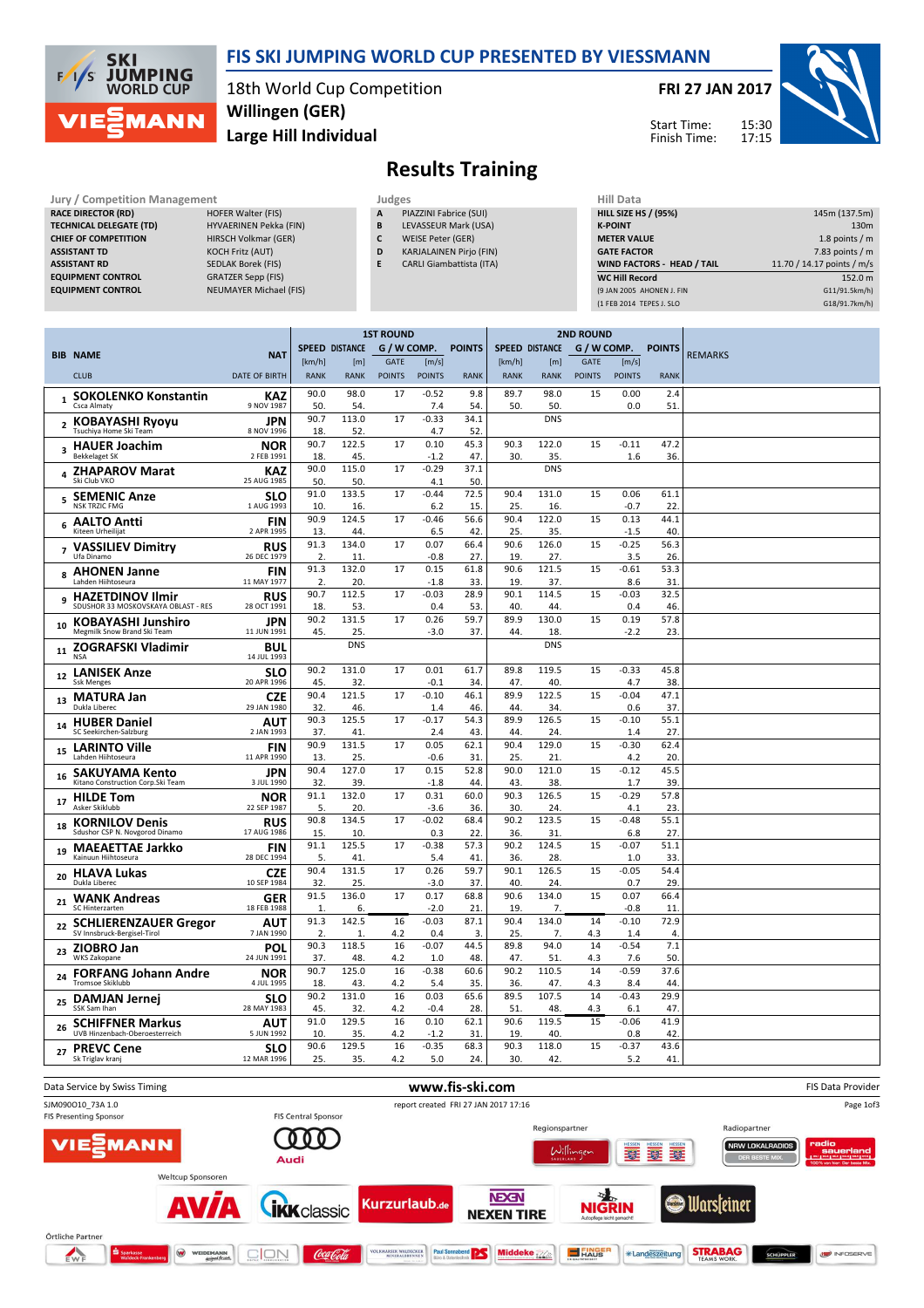

 $F/1/s$ 

MANN

FRI 27 JAN 2017

Start Time: Finish Time:



Large Hill Individual Willingen (GER)

Results Training

|    |                                                              |                           | <b>1ST ROUND</b> |                       |                  |                |               | <b>2ND ROUND</b>      |                       |               |                 |                        |                |
|----|--------------------------------------------------------------|---------------------------|------------------|-----------------------|------------------|----------------|---------------|-----------------------|-----------------------|---------------|-----------------|------------------------|----------------|
|    | <b>BIB NAME</b>                                              | <b>NAT</b>                |                  | <b>SPEED DISTANCE</b> | G / W COMP.      |                | <b>POINTS</b> | <b>SPEED DISTANCE</b> |                       |               | G / W COMP.     | <b>POINTS</b>          | <b>REMARKS</b> |
|    |                                                              |                           | [km/h]           | [m]                   | <b>GATE</b>      | [m/s]          |               | [km/h]                | [m]                   | <b>GATE</b>   | [m/s]           |                        |                |
|    | <b>CLUB</b>                                                  | <b>DATE OF BIRTH</b>      | <b>RANK</b>      | <b>RANK</b>           | <b>POINTS</b>    | <b>POINTS</b>  | <b>RANK</b>   | <b>RANK</b>           | <b>RANK</b>           | <b>POINTS</b> | <b>POINTS</b>   | <b>RANK</b>            |                |
| 28 | <b>TAKEUCHI Taku</b><br>Kitano Construction Corp. Ski Club   | JPN<br>20 MAY 1987        | 90.8<br>15.      | 119.0<br>47.          | 16<br>4.2        | $-0.58$<br>8.2 | 52.6<br>45.   | 90.3<br>30.           | 132.5<br>13.          | 15            | $-0.23$<br>3.3  | 67.8<br>10.            |                |
| 29 | <b>JANDA Jakub</b>                                           | <b>CZE</b>                | 90.3             | 118.5                 | 16               | 0.01           | 43.4          | 90.2                  | 115.5                 | 15            | $-0.53$         | 41.4                   |                |
|    | Dukla Liberec                                                | 27 APR 1978               | 37.              | 48.                   | 4.2              | $-0.1$         | 49.           | 36.                   | 43.                   |               | 7.5             | 43.                    |                |
| 30 | <b>KOUDELKA Roman</b><br>LSK Lomnice nad Popelkou            | <b>CZE</b><br>9 JUL 1989  | 90.5<br>29.      | 132.0<br>20.          | 16<br>4.2        | $-0.04$<br>0.6 | 68.4<br>22.   | 90.3<br>30.           | 133.0<br>10.          | 15            | $-0.02$<br>0.3  | 65.7<br>14.            |                |
| 31 | <b>STURSA Vojtech</b><br>Dukla Liberec                       | <b>CZE</b><br>3 AUG 1995  | 90.1<br>49.      | 114.5<br>51.          | 16<br>4.2        | $-0.05$<br>0.7 | 37.0<br>51    | 89.8<br>47            | 113.0<br>45           | 15            | $-0.54$<br>7.6  | 37.0<br>45.            |                |
| 32 | <b>HULA Stefan</b><br>KS Eve-nement Zakopane                 | <b>POL</b><br>29 SEP 1986 | 90.5<br>29.      | 129.0<br>37.          | 16<br>4.2        | $-0.11$<br>1.6 | 64.0<br>30    | 90.3<br>30.           | 120.0<br>39           | 15            | $-0.54$<br>7.6  | 49.6<br>34.            |                |
| 33 | <b>FANNEMEL Anders</b><br>Hornindal II                       | <b>NOR</b><br>13 MAY 1991 | 90.7<br>18       | 128.0<br>38.          | 16<br>4.2        | 0.08<br>$-0.9$ | 59.7<br>37.   | 90.6<br>19            | 107.5<br>48.          | 15            | $-0.70$<br>9.9  | 29.4<br>48.            |                |
|    | KASAI Noriaki                                                | <b>JPN</b>                | 90.3             | 130.5                 | 16               | $-0.17$        | 67.5          | 90.5                  | 123.5                 | 16            | $-0.26$         | 47.7                   |                |
| 34 | Tsuchiya Home Ski Team                                       | 6 JUN 1972                | 37.              | 34.                   | 4.2              | 2.4            | 26.           | 24                    | 31                    | -4.3          | 3.7             | 35.                    |                |
| 35 | <b>TEPES Jurii</b><br>SD Dolomiti                            | <b>SLO</b><br>14 FEB 1989 | 90.6<br>25.      | 132.5<br>18.          | 16<br>4.2        | $-0.20$<br>2.8 | 71.5<br>16.   | 90.8<br>14            | 133.0<br>10.          | 16<br>-4.3    | $-0.24$<br>3.4  | 64.5<br>17.            |                |
|    | <b>JOHANSSON Robert</b>                                      | <b>NOR</b>                | 91.0             | 131.5                 | 16               | 0.15           | 65.1          | 91.1                  | 133.0                 | 16            | $-0.09$         | 62.4                   |                |
| 36 | Soere Aal IL                                                 | 23 MAR 1990               | 10               | 25.                   | 4.2              | $-1.8$         | 29.           | 6.                    | 10                    | $-4.3$        | 1.3             | 20.                    |                |
| 37 | <b>LEYHE Stephan</b><br>SC Willingen                         | <b>GER</b><br>5 JAN 1992  | 90.7<br>18       | 133.5<br>16.          | 16<br>4.2        | 0.03<br>$-0.4$ | 70.1<br>19.   | 90.8<br>14            | 132.5<br>13           | 16<br>-4.3    | $-0.21$<br>3.0  | 63.2<br>18.            |                |
| 38 | <b>KUBACKI Dawid</b>                                         | POL                       | 90.7             | 131.5                 | 16               | $-0.10$        | 68.3          | 91.2                  | 136.5                 | 16            | $-0.13$         | 69.2                   |                |
|    | TS Wisla Zakopane                                            | 12 MAR 1990               | 18               | 25.                   | 4.2              | 1.4            | 24.           | 2.                    | 4.                    | -4.3          | 1.8             | 9.                     |                |
| 39 | <b>KLIMOV Evgeniy</b><br>GBU TSTOVS Moskovskaya oblast Ski s | <b>RUS</b><br>3 FEB 1994  | 90.8<br>15       | 132.5<br>18.          | 16               | $-0.12$<br>1.7 | 70.4<br>18.   | 91.1<br>6.            | 135.5<br>6.           | 16            | $-0.34$<br>4.8  | 70.4<br>7 <sub>1</sub> |                |
|    | <b>PREVC Peter</b>                                           | SLO                       | 90.0             | 134.0                 | 4.2<br>16        | 0.15           | 69.6          | 90.4                  | 128.0                 | $-4.3$<br>16  | $-0.90$         | 64.8                   |                |
| 40 | SK Triglav Kranj                                             | 20 SEP 1992               | 50               | 11.                   | 4.2              | $-1.8$         | 20            | 25.                   | 23                    | -4.3          | 12.7            | 16.                    |                |
| 41 | <b>GEIGER Karl</b><br>SC 1906 Oberstdorf                     | <b>GER</b><br>11 FEB 1993 | 90.6<br>25.      | 127.0<br>39.          | 16<br>4.2        | 0.01<br>$-0.1$ | 58.7<br>40    | 91.0<br>9.            | 124.5<br>28.          | 16<br>-4.3    | $-0.49$<br>6.9  | 52.7<br>32.            |                |
|    | <b>DESCOMBES SEVOIE Vincent</b>                              | <b>FRA</b>                | 90.5             | 135.5                 | 16               | $-0.03$        | 74.5          | 90.7                  | 134.0                 | 16            | $-0.47$         | 69.6                   |                |
| 42 | Douanes - Chamonix                                           | 9 JAN 1984                | 29.              | 7.                    | 4.2              | 0.4            | 13.           | 17.                   | 7.                    | -4.3          | 6.7             | 8.                     |                |
| 43 | <b>STJERNEN Andreas</b>                                      | <b>NOR</b>                | 91.1             | 134.0                 | 16               | 0.03           | 71.0          | 91.2                  | 111.0                 | 16            | $-0.49$         | 28.4                   |                |
|    | Sprova IL                                                    | 30 JUL 1988               | 5.               | 11.                   | 4.2              | $-0.4$         | 17.           | 2.                    | 46.                   | -4.3          | 6.9             | 49.                    |                |
|    | <b>KOFLER Andreas</b><br>SV Innsbruck-Bergisel-Tirol         | AUT<br>17 MAY 1984        | 91.1<br>5.       | 132.0<br>20.          | 16<br>4.2        | $-0.45$<br>6.4 | 74.2<br>14    | 91.0<br>9.            | 124.0<br>30.          | 16<br>$-4.3$  | $-0.89$<br>12.6 | 57.5<br>25.            |                |
|    | <b>WELLINGER Andreas</b>                                     | <b>GER</b>                | 91.1             | 134.0                 | 15               | $-0.29$        | 79.8          | 91.4                  | 137.0                 | 16            | $-0.28$         | 72.3                   |                |
| 45 | Sc Ruhpolding                                                | 28 AUG 1995               | 5.               | 11.                   | 8.5              | 4.1            | 7.            | $\mathbf{1}$          | 3.                    | $-4.3$        | 4.0             | 5.                     |                |
| 46 | <b>FREITAG Richard</b><br>SG Nickelhuette Aue                | <b>GER</b><br>14 AUG 1991 | 90.3<br>37.      | 135.0<br>8.           | 15<br>8.5        | 0.19<br>$-2.2$ | 75.3<br>11    | 90.7<br>17.           | 139.5<br>2.           | 16<br>-4.3    | 0.11<br>$-1.3$  | 71.5<br>6.             |                |
| 47 | <b>ZYLA Piotr</b>                                            | <b>POL</b>                | 90.3             | 135.0                 | 15               | 0.11           | 76.2          | 90.9                  | 123.0                 | 16            | $-0.73$         | 53.4                   |                |
|    | WSS Wisla                                                    | 16 JAN 1987               | 37.              | 8.                    | 8.5              | $-1.3$         | 10            | 12.                   | 33.                   | $-4.3$        | 10.3            | 30.                    |                |
| 48 | <b>FETTNER Manuel</b>                                        | <b>AUT</b>                | 90.2             | 139.0                 | 15               | $-0.04$        | 85.3          |                       | <b>DNS</b>            |               |                 |                        |                |
|    | SV Innsbruck-Bergisel-Tirol                                  | 17 JUN 1985<br><b>GER</b> | 45.<br>90.4      | 3.<br>137.5           | 8.5<br>15        | 0.6<br>$-0.33$ | 5.<br>86.7    | 91.1                  | 129.0                 | 16            | $-0.86$         | 66.1                   |                |
| 49 | <b>EISENBICHLER Markus</b><br><b>TSV Siegsdorf</b>           | 3 APR 1991                | 32.              | 4.                    | 8.5              | 4.7            | 4.            | 6.                    | 21.                   | -4.3          | 12.2            | 13.                    |                |
| 50 | <b>HAYBOECK Michael</b>                                      | AUT                       | 90.6             | 134.0                 | 15               | $-0.29$        | 79.8          | 91.2                  | 131.0                 | 16            | $-0.62$         | 66.3                   |                |
|    | UVB Hinzenbach-Oberoesterreich                               | 5 MAR 1991                | 25.              | 11.                   | 8.5              | 4.1            | 7.            | 2.                    | 16.                   | $-4.3$        | 8.8             | 12.                    |                |
| 51 | <b>KOT Maciej</b><br>AZS Zakopane                            | POL<br>9 JUN 1991         | 90.3<br>37.      | 131.5<br>25.          | 15<br>8.5        | $-0.29$<br>4.1 | 75.3<br>11    | 90.9<br>12            | 129.5<br>20.          | 16<br>-4.3    | $-0.58$<br>8.2  | 63.0<br>19.            |                |
| 52 | <b>KRAFT Stefan</b><br>SV Schwarzach-Salzburg                | AUT<br>13 MAY 1993        | 90.4<br>32.      | 141.0<br>2.           | 15<br>8.5        | $-0.31$<br>4.4 | 92.7<br>1     | 91.0<br>9.            | 144.0<br>$\mathbf{1}$ | 16<br>-4.3    | $-0.12$<br>1.7  | 82.6<br>$\mathbf{1}$   |                |
|    | <b>PREVC Domen</b>                                           | SLO                       | 89.2             | 132.0                 | 14               | $-0.08$        | 77.5          | 90.1                  | 132.5                 | 16            | $-0.96$         | 73.8                   |                |
| 53 | Sk Triglav krani                                             | 4 JUN 1999                | 54.              | 20.                   | 12.8             | 1.1            | 9.            | 40.                   | 13                    | $-4.3$        | 13.6            | 3.                     |                |
| 54 | <b>TANDE Daniel Andre</b><br>Kongsberg If                    | <b>NOR</b><br>24 JAN 1994 | 90.3<br>37.      | 137.5<br>4.           | 14<br>12.8       | $-0.18$<br>2.5 | 88.8<br>2.    | 91.2<br>2             | 130.0<br>18           | 16<br>-4.3    | $-0.70$<br>9.9  | 65.6<br>15.            |                |
|    | <b>STOCH Kamil</b>                                           | POL                       | 89.3             | 131.5                 | $\overline{613}$ | $-0.41$        | 81.3          | 90.8                  | 136.0                 | 16            | $-0.80$         | 77.8                   |                |
| 55 | KS Eve-nement Zakopane                                       | 25 MAY 1987               | 53.              | 25.                   | 12.8             | 5.8            | 6.            | 14.                   | 5.                    | $-4.3$        | 11.3            | 2.                     |                |